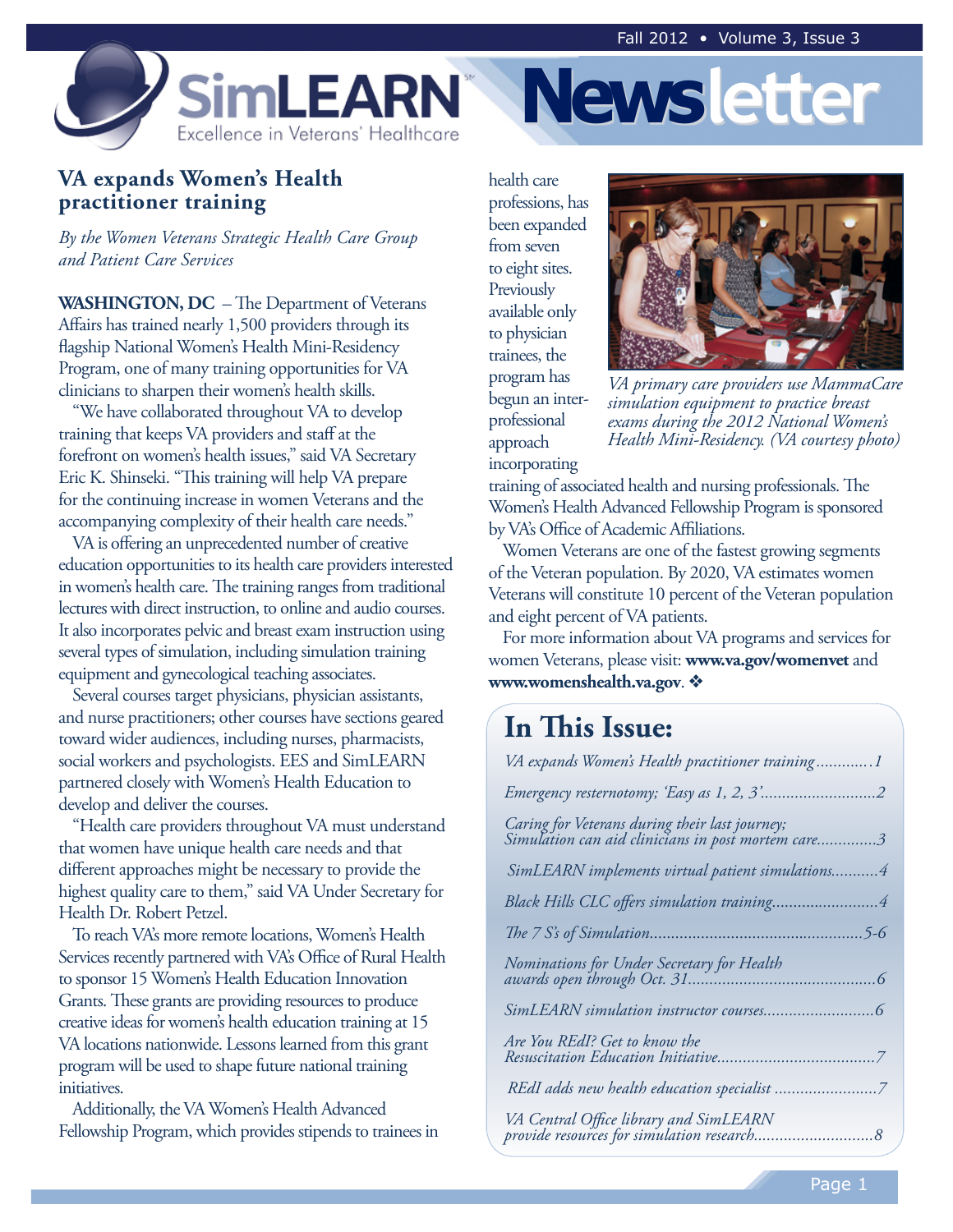



## **Emergency resternotomy; 'Easy as 1, 2, 3'**

*By Margaret Kohn, MSN, ACNP Nurse Practitioner, Cardiac Surgery Greater Los Angeles Healthcare System*

**WASHINGTON, DC** – A new simulation scenario has made it easier for the cardiac surgery intensive care unit (ICU) team to perform emergency resternotomy at the bedside in postoperative open-heart patients at the West Los Angeles VA Medical Center.

A median sternotomy is the surgical procedure where the sternum is opened down the middle to expose the heart in order to perform open heart surgery. A "resternotomy" is repeating the procedure. The primary reason a resternotomy may take place is because of post-operative bleeding, which occurs in three percent of patients nationally.

Though rarely performed, this high stakes procedure is being practiced in order to better insure high-quality care for patients.

The cardiac surgery team conducted a formative evaluation research study in an attempt to improve the team's competency when performing an emergency resternotomy. The study resulted in a new and more efficient way to perform the procedure by developing an actual kit of tools necessary to perform the procedure in the ICU. In that way, ICU nurses who don't typically work in an operating room can support the surgeon performing the procedure in the ICU without having to be familiar with the steps of the procedure or to recognize operating room instruments, which are largely unfamiliar to them. Moreover, the new method, referred to as "Easy as 1, 2, 3," has improved the time in getting the chest open from 18 to 5 minutes in a realistic mock code. Evidence-based guidelines show that 5 to 10 minutes provide the best outcomes.

In order to conduct this study, an audit tool was developed and tested for reliability and validity in pilot simulations.



*A surgeon removes wires from the sternum of a mannequin during a practice emergency resternotomy. (VA photo by Allan Crawford, Ph.D.)*



*Staff at the West Los Angeles VA Medical Center practice an emergency resternotomy. (VA photo by Allan Crawford, Ph.D.)*

The simulations required a mannequin that enabled all the steps involved in the procedure to be performed, including removing the wires in the sternum that were placed during the original procedure and placing a retractor in the chest to simulate removing clots, along with massaging the heart and using internal defibrillator paddles.

Due to a limited budget, the primary researcher made an open-heart mannequin by sawing open the inside "sternum" of an outdated CPR mannequin in order to be able to wire it back together with real sternal wires from the operating room. Once the participants cut the sternal wires and placed a retractor in the chest, they were able to see an artificially created heart, as well as epicardial pacing wires and chest tubes. This realism was required to simulate the urgency of the procedure, as well as assure an accurate measurement of how long it took to open the chest.

Debriefings after the pilot mock codes were essential in finding any deficiencies in the team performance and organizational support for the procedure. The nursing staff reported very high satisfaction with the simulation and greatly improved confidence levels for performing the procedure in the future.

This training was timely in that since the simulation efforts began, the team has conducted two real, emergency resternotomies. Both patients responded positively to the procedure and went home in a timely manner.

A lecture on the making of the audit tool has been presented at several nursing research and health care simulation conferences.

For details on the "Easy as 1, 2, 3" resternotomy method, or to see one of the three videos about the project, please send an email to Margaret.Kohn@va.gov.  $\diamondsuit$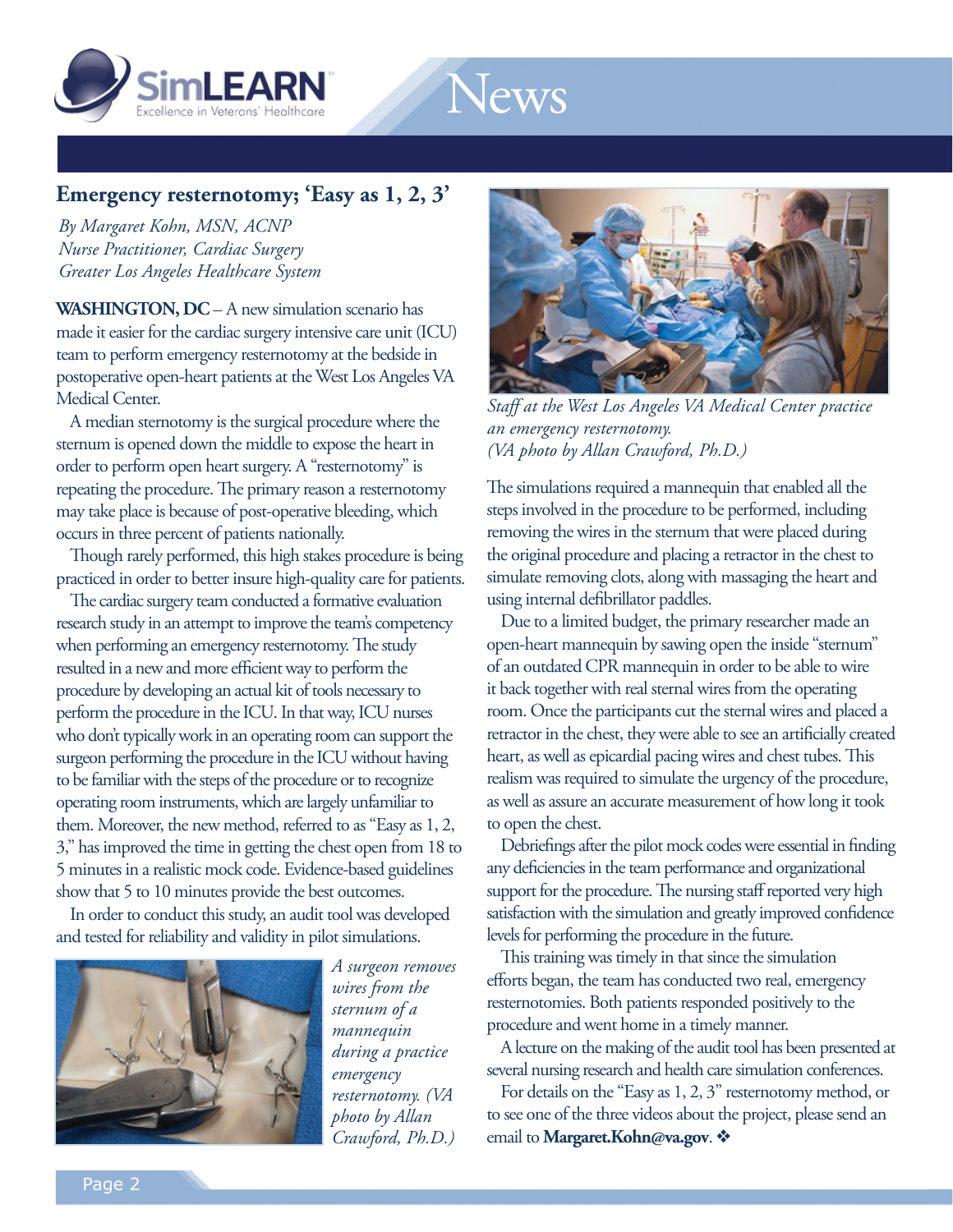## **Caring for Veterans during their last journey; Simulation can aid clinicians in post mortem care**

*By Sharon L. Stanke, DNP, MSN, RN, VHA-CM Critical Care Education, Nurse Resident Director Minneapolis VA Health Care System.*

**MINNEAPOLIS** – Death can be a sad time for anyone, but responding to it is part of the job and part of the responsibility of being a nurse. Emotions vary for any staff nurse when it comes to death.

Could this type of situation apply to you? "My patient just died, and as a new graduate nurse, I am mournful at the bed side. Now what do I do? This is my first dead body. A colleague provides verbal instructions and helps me through the process of post mortem care."

In response to moments like this, the Minneapolis VA Health Care System launched a post mortem simulation scenario to integrate the multidisciplinary process of care after life for its Registered Nurse Residency (RNR) program.

Management of the dying patient often elicits anxiety. The nurse will need to deal with mental anguish and the fear of death, as well as try to respond appropriately to the patient's needs by listening carefully. Nurses should be fully prepared to accept their own feelings being redirected, as doubt, guilt and uncertainty challenge their value of life, and that death is part of life.



*The body is placed in a body bag (left) and then transported to the morgue and placed in the refrigerator (below). (VA courtesy photos*



Education and simulation can improve perspectives and empathetic skills, as well as promote respect for each other's point of view and appreciation for the situation of the patient and family.

The scenario required the nurse resident to call the chaplain for last rights, notify the chief resident to assess and pronounce the time of death, inform the nursing supervisor about the death on the unit, as well as integrate morgue staff, family and decedent affairs. After death, the nurse resident prepares the body for viewing, and the family has their time with their loved one. Following the family viewing, the nurse prepares the body for the morgue, according to the request to have or not have an autopsy.

Improving the understanding of death and dying will also improve communication and effective interactions. A moderate level of death anxiety is acceptable. Health care providers who care for dying patients and their families often field questions about the uncertainty of impending death. Dying, and the resulting death, is the process of total body system failure.

Traditional education for post mortem care has been onthe-job training, and it is the same whether on the floor or in a specialty unit. It serves to prepare the patient for family viewing, ensuring proper identification and transportation of the body to the morgue, and addresses disposition of the patient's belongings.

Instruction was provided with simulation for post mortem care, the dying process, the emotional investment to death, and the hospital policy. Debriefing explored the emotions related to death and the respect of caring for our Veterans after death. Staff value and insight included statements like, –"I find talking about death is very challenging, and my floor does not see a lot of death." "I had no idea what to do when my patient died. After simulation I feel more comfortable responding to death." "I found entering the morgue terrifying for me; even more so than I thought."

Each person reacts to the knowledge of death in his/her own way. Taking care of our patients sometimes means taking care of them past the point of living. Therefore, we need to be comfortable with death being a part of life's continuum. It is our responsibility to see that, as we care for our Veterans, they receive the respect and dignity they have earned through their sacrifice.  $\clubsuit$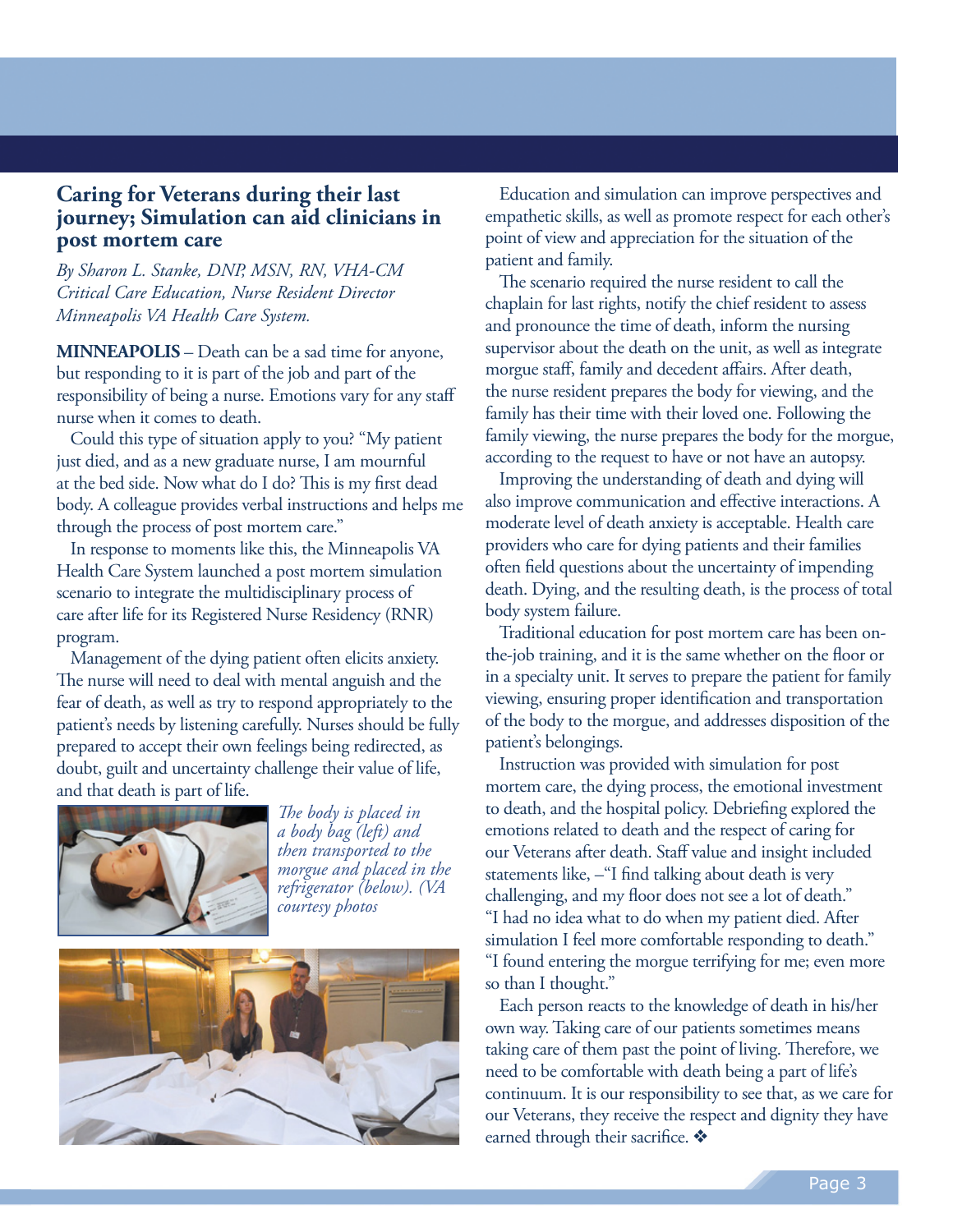

## **SimLEARN implements virtual patient simulations**

*By William Gaught, Ed.D. SimLEARN Healthcare Education Specialist*

**ORLANDO, FL** – The VHA National Simulation Center began developing Virtual Patient (VP) simulations in the Summer of 2011 and plans to step up development and delivery of VP simulations in fiscal year 2013. These VP simulations will focus on clinical training in women's health care, stroke management and ensuring correct surgery procedures.

 The courses are currently under development by SimLEARN and the National Center for Patient Safety. They will be hosted on VA's Talent Management System (TMS) as independent study courses.

 A VP simulation is a type of computer-based/e-Learning where the learner plays the role of health care provider and interacts with the on-screen patient to obtain the chief complaint, patient history, conduct a "virtual" examination and make diagnostic and therapeutic decisions in the treatment of the patient.

In teaching through VP simulations, the learning occurs as a result of critical thinking and decisionmaking required by the health care provider completing the VP scenario. If the learner makes a mistake in diagnosing or treating the virtual patient, they can then see the negative outcomes that result and be provided with an opportunity to correct the error.

The learner is one-on-one with the simulated virtual patient, and because VP simulations are asynchronous, this enables them to learn at their own rate. It is possible to even embed journal articles into a VP simulation, and the learner may pause and conduct a "side bar" of reading the journal article while they treat their virtual patient. Once the learner has finished the article, they may resume interacting with their virtual patient.

VP simulations are best used to practice clinical reasoning and sharpen skills in critical thinking by immersing the learning into a believable clinical story to which clinicians can relate. A VP simulation is built around a clinical storyline enabling the context by which the learner makes decisions regarding their virtual patient. These scenarios provide yet another avenue in which VHA can continue to improve the care of Veterans.

To learn more about VP simulations and their applications, contact Dr. Bill Gaught at SimLEARN. He can be reached at **william.gaught@va.gov.** 

## **Black Hills CLC offers simulation training**

*By Emily Larimer, MSN, RN Clinical Educator Black Hills Health Care System* 

**FORT MEADE, SD** – Simulation offers a creative training method to heighten critical-thinking skills in a safer environment. As such, the Community Learning Center (CLC) here, along with other patient care areas, is offering simulation training opportunities to its nursing staff.

 The program meets the need to review skills not frequently used in a nursing home setting. Earlier this year, staff created nursing care education on topics of tracheostomy care and I.V. insertions, using acquired simulation equipment to create a learning environment that does no harm to the patient.



*Gayle Braun, an LPN and member of the Professional Nursing Practice Council, sets up for tracheostomy suctioning and maintenance for training. (VA photo by Emily Larimer)*

During this training, Black Hills'

first simulation volunteer student, Alyssa Hoffman, a senior high school student with an interest in studying medicine, demonstrated the Virtual I.V. Trainer. The Virtual I.V., offers three-dimensional graphics with a hands-on device simulating a sense of touch to the arm or hand for realism and self-direction.  $\clubsuit$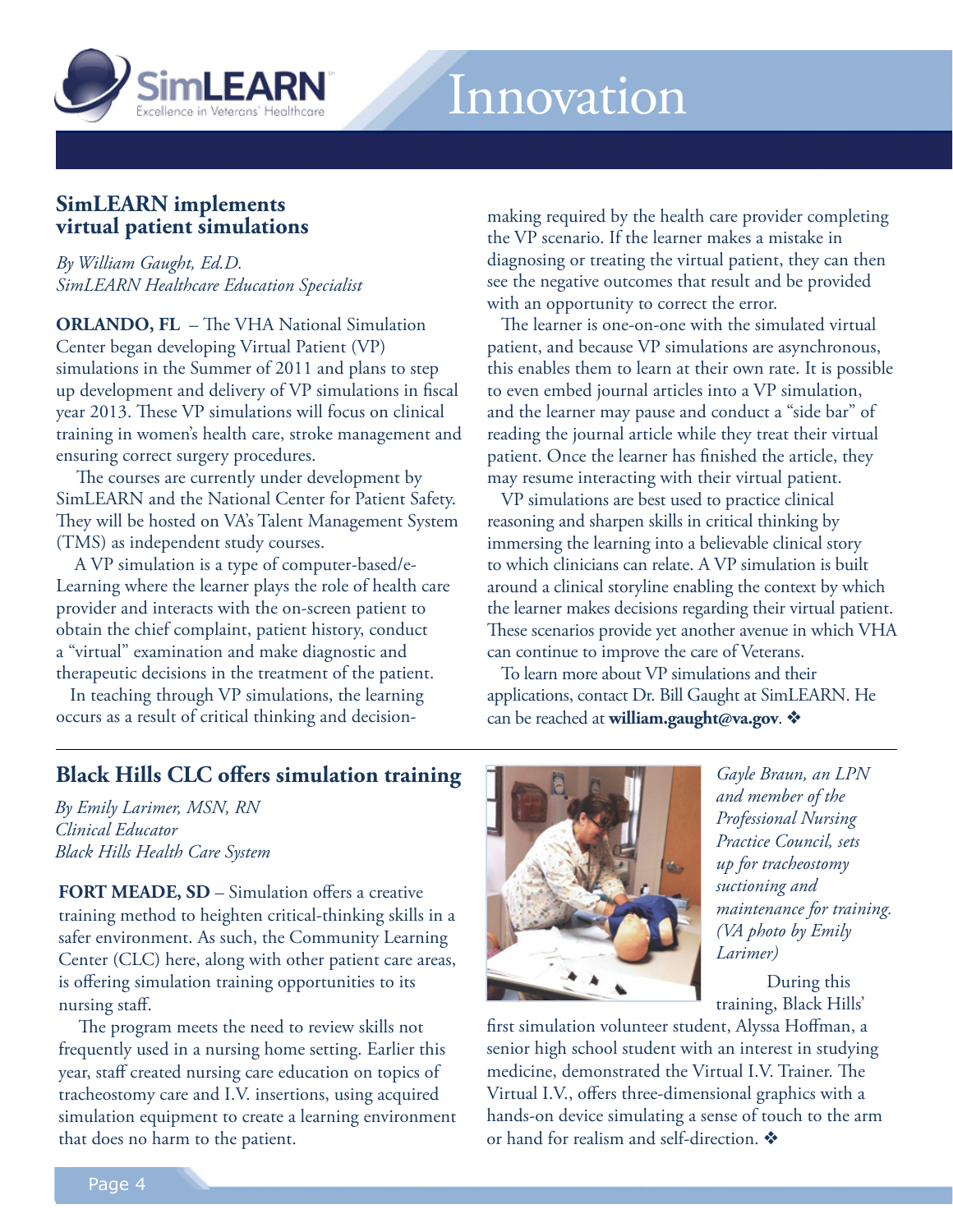#### **The 7 S's of Simulation**

*By David J. Adriansen, Ed.D., NREMT Manager, Minneapolis VA Simulation Center VISN 23 Simulation Program Coordinator Minneapolis VA Health Care System*

**MINNEAPOLIS** – With VHA's SimLEARN program underway, the concentration on starting, growing or maturing simulation education efforts within VHA facilities has taken on various forms. Those involved with championing simulation training are faced with a multitude of challenges. Using the "Seven S's of Simulation" tips for growth and management can help maximize program results.

*Staff:* VHA, like many organizations, is faced with staffing concerns and work overloads. The simulation education mission is likely an additional duty at most medical centers. In the absence of a dedicated simulationist or coordinator, how do you grow your program?

Recruiting health care champions is ongoing in order to stimulate program growth. Anesthesia, emergency department, respiratory therapy, operating room, clinic, physician and residency, and other academic partnerships and programs should be included under a multidisciplinary training focus. Dental, radiology, lab, medical administration, pharmacy, medical supply and even VA police should also be considered for simulation training.

Facility recruitment can be accomplished through department simulation demonstrations and networking. Does your facility have affiliations with local colleges, military or high school health career programs? For example, college or high school volunteers and military medical personnel volunteering or on approved orders can be utilized for training scenarios. Local theatrical students can even be solicited as scenario actors.

*Stuff:* Supplies are needed to support simulation training. Make contact with facility medical supply and logistics staff to ask them to contact you when equipment or supplies are turned in for disposal; doing so can lead to a jackpot of items to support training. Biomedical equipment and facilities engineering may have excess equipment to use as actual or simulated equipment or props for simulation labs or centers.

Hospital room renovations involving replacement of wall oxygen and suction outlets, for example, can produce a simulation wall headboard for dedicated simulation rooms. Expired medical supplies can be obtained to add realism to specific training scenarios.

How do you pay for your program? Comprehensive emergency management program funds have been approved for simulation training, and an annual call for facility improvement fund requests has been done for the last four years each spring. Joint Incentive Fund projects can be requested when a common training project can be addressed by the DOD and VA working together. VISN education and facility education budgets should include simulation training as a separate program request. Strategic Incentive Fund, Agency for Healthcare Research and Quality (AHRQ) research grants and community or state grants should be considered. For example, a grant request for simulation education exists via some American Legion posts.

*Space:* Every VHA facility seems to have space issues. Being a member of, or someone networked with the facility space committee, along with securing senior leadership buy-in, is important in helping prioritize the importance of simulation training having a dedicated home. Realistically, without a simulation lab or center, a successful simulation program can exist via in situ training through section leadership. Identifying ward, clinic, operating room, intensive care unit and conference rooms that can be used for a two-hour block, for a one-day or one-week timeframe, can lead to individual or group training opportunities.

When renovations or new construction are considered, have simulation training areas been suggested? What is available in your community? VHA facilities have entered into agreements to house a VA-owned mannequin in an off-site simulation lab in return for VA staff being able to receive free training at that location. Military simulation labs and centers are also a consideration for joint VA-DOD simulation training.

**Support:** Network, network, network. Being proactive in contacting department heads and senior leadership to offer simulation briefings and demonstrations

*continued on page 6*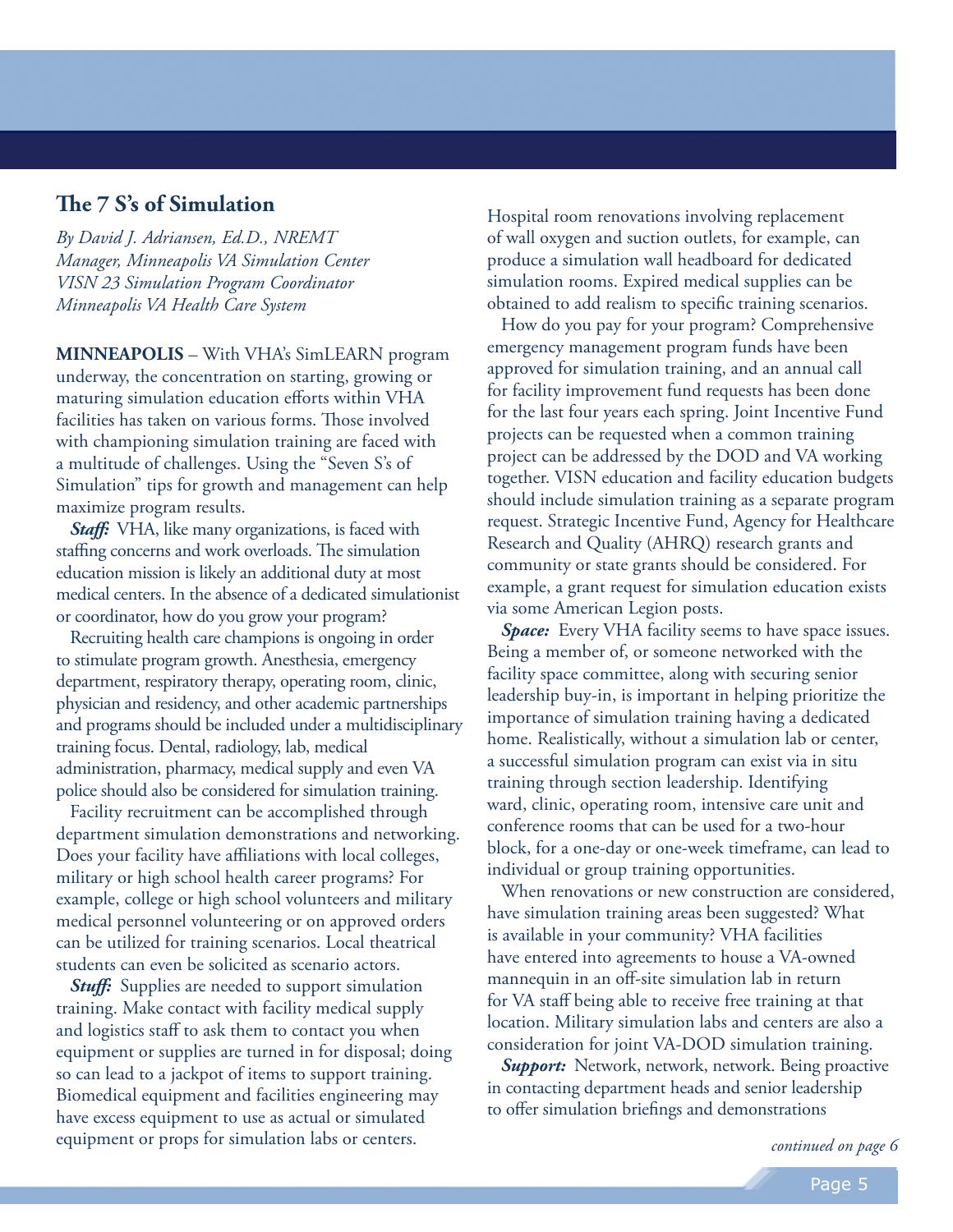

#### *... continued from page 5*

helps educate and orient future simulation supporters. Establishment of a facility simulation committee will identify, focus and drive simulation training initiatives. Establishment of a simulation SharePoint Site, Outlook e-mail group address and simulation calendar help communicate simulation training efforts to facility employees. Facility employee newsletter articles on simulation training will keep interest and awareness alive.

*Systems:* Simulation training has grown along with technology. High-fidelity patient simulators have accompanying computer systems or laptops that require updates and are prone to all of the ills a work or home computer may experience. Partnering with facility biomedical engineers and information technology staff may be necessary to support simulation training.

Existing hospital systems may affect the signal strength from the wireless computer "talking" to the wireless mannequin. The decision on audiovisual capture and debriefing systems must be made on a local basis, and researching and visiting other simulation centers is a great point of reference before making a huge decision on a capital expenditure. Ensure use of consent forms prior to recording training events and that all negotiated rules for deleting training recordings are complied with. Besides the upfront costs of camera/audio/security entry systems, the ongoing maintenance and future required

updates must be included in the purchase decision.

*Sustainment:* You now have a simulator and a simulation program! How do you sustain this endeavor and keep your momentum moving forward?

Conduct a local contest to name mannequins, as well as allow photo opportunities to help advertise your activities. Having a standing simulation committee to drive your program forward with established goals and objectives helps keep everyone on track. Constantly recruiting new instructors and supporters of simulation training helps build a cadre of energized staff with a common goal of improving patient safety and team communications within your facility. Keeping this drive sustained is a constant mission!

*Success:* Finally, the success of your program and efforts should be measured, but understand that training even one person can lead to a positive patient outcome. Simulation allows health care workers to make mistakes and encounter medical issues less frequently seen with live patients.

Unlike the commercial in which the couple brings a particular brand of faucet to an architect to ask him to build a home around the faucet, having a simulation mannequin does not make a program. A cultural change and understanding of the effects of simulation training is important. Knowing even the use of a small task trainer can improve behavioral responses for health care providers and can have a major impact on training success.  $\mathbf{\hat{*}}$ 

## **Nominations for Under Secretary for Health awards open through Oct. 31**

**ORLANDO, FL** – The VHA SimLEARN program recently announced a call for nominations for the Under Secretary for Health's 2013 awards program for Excellence in Clinical Simulation Training, Education and Research.

There are two award categories within the program: The Excellence in Clinical Simulation Training, Education and Research Practice Award; and the Clinical Simulation Training, Education and Research Executive Leadership Award.

Please select the link below for award criteria details and directions on how to submit the nominations,

as well as PDF nomination forms to fill out for each award.

Nominations will be accepted through Oct. 31. Go to **www.simlearn.va.gov/SIMLEARN/Awards.asp** for more information.  $\clubsuit$ 

## **SimLEARN simulation instructor courses**

**ORLANDO, FL** – SimLEARN Simulation Instructor courses are scheduled for 2013. A cooperative effort between SimLEARN and the Palo Alto Health Care System (PAHCS), these training events will encompass three separate specialty topic areas. To learn more, please select the *special events* link on the SimLEARN home page, www.simlearn.va.gov.  $\mathbf{\hat{*}}$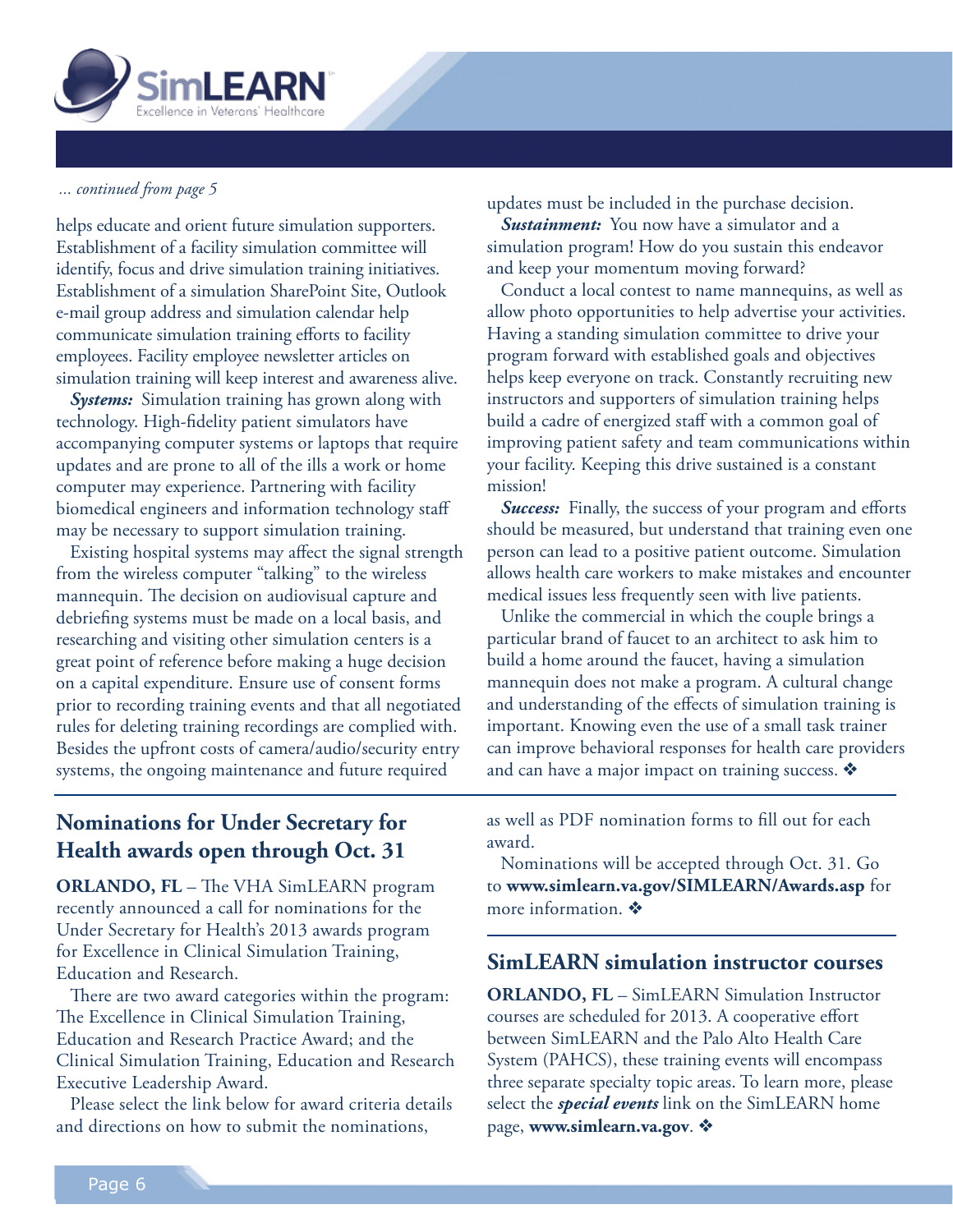# Training News



## **Are You REdI? Get to know the Resuscitation Education Initiative**

#### *By Phil Hargreaves REdI Program Manager*

**ORLANDO, FL –**REdI is short for Resuscitation Education Initiative, and we are proud to be part of the VHA National Simulation Center here. For me, the REdI program is an opportunity to positively impact some of the most crucial patient care-oriented education we provide to staff across VA.

In simple terms, REdI is designed to work towards improving and standardizing the way we in VA provide education to all levels of staff on Cardiopulmonary Resuscitation (CPR). The REdI team includes a dedicated group located in Orlando, but also – and in some ways more importantly – thousands of educators and instructors across the Department.

I first started providing Basic Life Support (BLS) and Advanced Cardiac Life Support (ACLS) back in Central Australia as a critical care educator. The most influential person for me was a nurse manager at the small remote outback hospital at Alice Springs. Fay just kept showing up and



teaching the same principles to any health care provider that cared to attend one of her "mock codes" in the old ICU. She really inspired me to do the same thing. If we keep it simple, and consistently get the key principles across, I believe we can truly affect positive changes in behavior and improved patient outcomes. This is what REdI hopes to achieve.

The Orlando team provides EES with a strong clinical arm that is embedding itself in each and every facility across the country. As a Transformation 21 initiative-funded program, we are a crucial element in the transformation of VA, providing the educational tools to support the enormous effort that is being put forward by our clinical teaching partners that, at the end of the day, will save lives and improve the care we provide.

But we don't want to stop there. I want each and every person working within VA to have access to the appropriate level of CPR training. So I ask you – are you REdI? Do you feel that when the moment comes that you can do your part to help save a life? If not, we are here to help.  $\clubsuit$ 

## **REdI adds new health education specialist**

**ORLANDO, FL** – Lisa Martin, RN, BSN, MA, CPAN, was recently welcomed as the newest Health Education Specialist with the Resuscitation Education Initiative (REdI) program. The Orlando native brings many years of experience



in resuscitation education. She most recently worked as a perianesthesia nurse in a risk management role.

"I am really excited to jump in with both feet," said Ms. Martin. "REdI is an ambitious program, and I am excited to start working with the medical centers as they affiliate under the program."

She joins the REdI program as its fourth health education specialist. In this role, she will apply her many years of clinical and educational experience through dayto-day contact with medical centers implementing REdI to improve care for Veterans.  $\clubsuit$